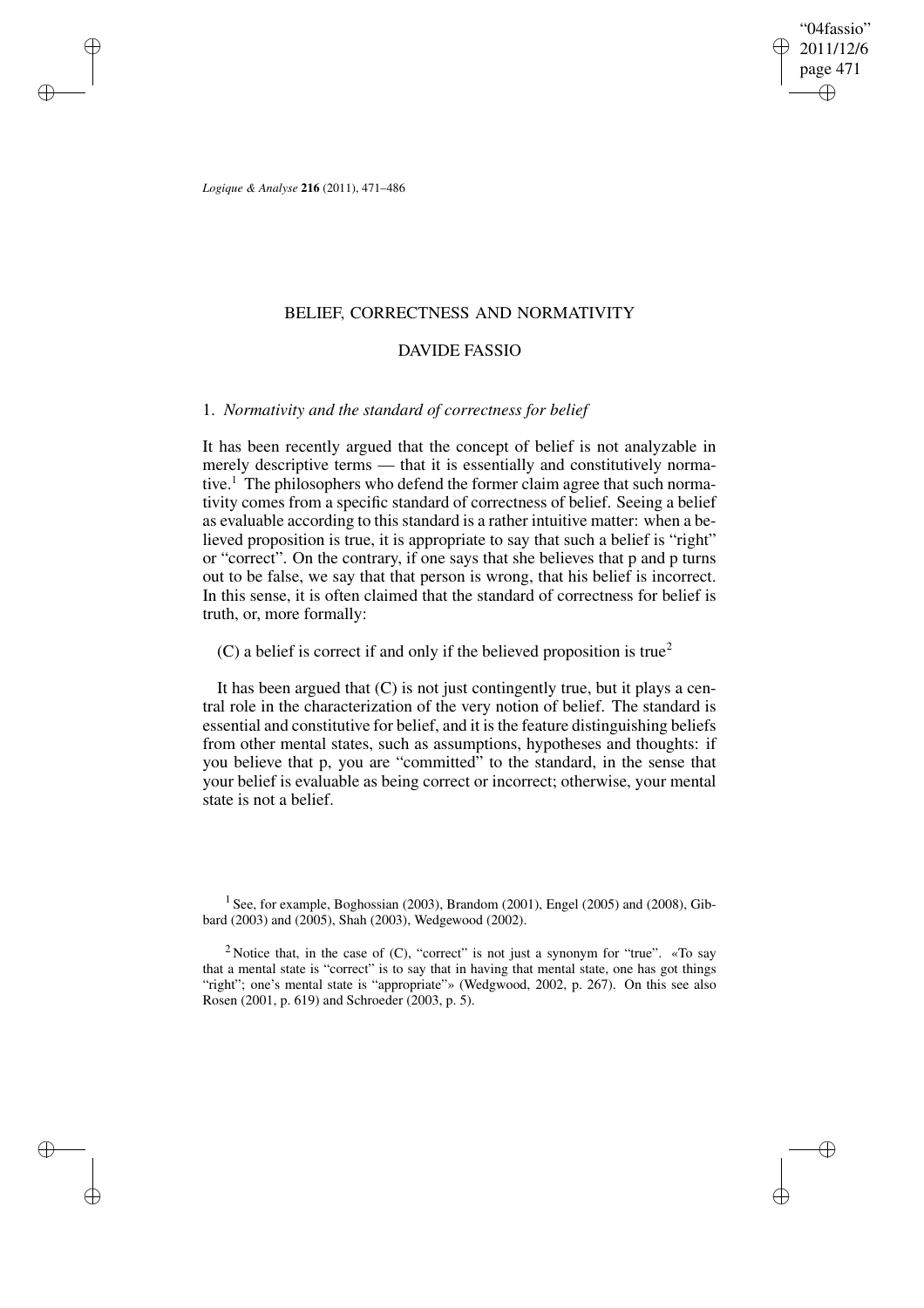"04fassio" 2011/12/6 page 472 ✐ ✐

✐

✐

#### 472 DAVIDE FASSIO

Now, it is generally accepted that the concept of correctness is normative, and that standards of correctness entail norms.<sup>3</sup> For example, the performance of a song is committed to a standard of correctness: the song is played correctly only if the notes follow a certain sequence and rhythm. The standard puts an 'ought' on the performance of a song; it says how a song *ought* to be played according to a certain standard. The same seems to be the case for the standards of correct chess-play, correct assertion, correct behaviour, and so on. All those standards seem to imply some 'ought'-claim, they seem to indicate how someone ought to act or behave, or the way in which things ought to stay in order to be in a certain specific condition of correctness. Therefore, standards of correctness are normative, at least in the sense that they imply some 'ought'-claim.

If standards of correctness are normative, this should also be the case for the standard of belief. This is precisely the reason why so many authors individuated the source of the normative dimension of belief in its standard of correctness. According to normativists, from (C) it is possible to derive the statement of a norm, what a subject ought to do when entertains a belief; for (C) is precisely the norm of belief, at which every believer is committed, given that, as in the example of the standard of correctness for song-performances, also (C) implies and can be made explicit in some 'ought'-claim.

However, at this point, the agreement between those who accept that belief is a normative concept ends, and many discussions concerning the right formulation of (C) in an 'ought'-claim begin. Different interpretations have been suggested; below are the most popular formulations:

- 1) For any S, p: S ought to (believe that p) iff p
- 2) For any S, p: if S ought to (believe that p), then p
- 3) For any S, p: if S considers whether p, S ought to (believe that p) iff p
- 4) For any S, p: S ought to (believe that p iff p)

All these formulations are flawed in some way. In particular, in a very influential paper, <sup>4</sup> Bykvist and Hattiangadi gave a list of criticisms against all

✐

✐

✐

 $3$  For example, Gibbard wrote: «Correctness, now, seems normative. More precisely, as we should put it, the concept of correctness seems to be a normative concept» (2005, p. 338). And Boghossian: «Furthermore, it seems right to say [...] that correctness is a normative matter, a matter of whether one ought to do what one is doing» (2003, p. 35).

<sup>4</sup> Bykvist & Hattiangadi (2007). See also Engel (2008) for a further discussion.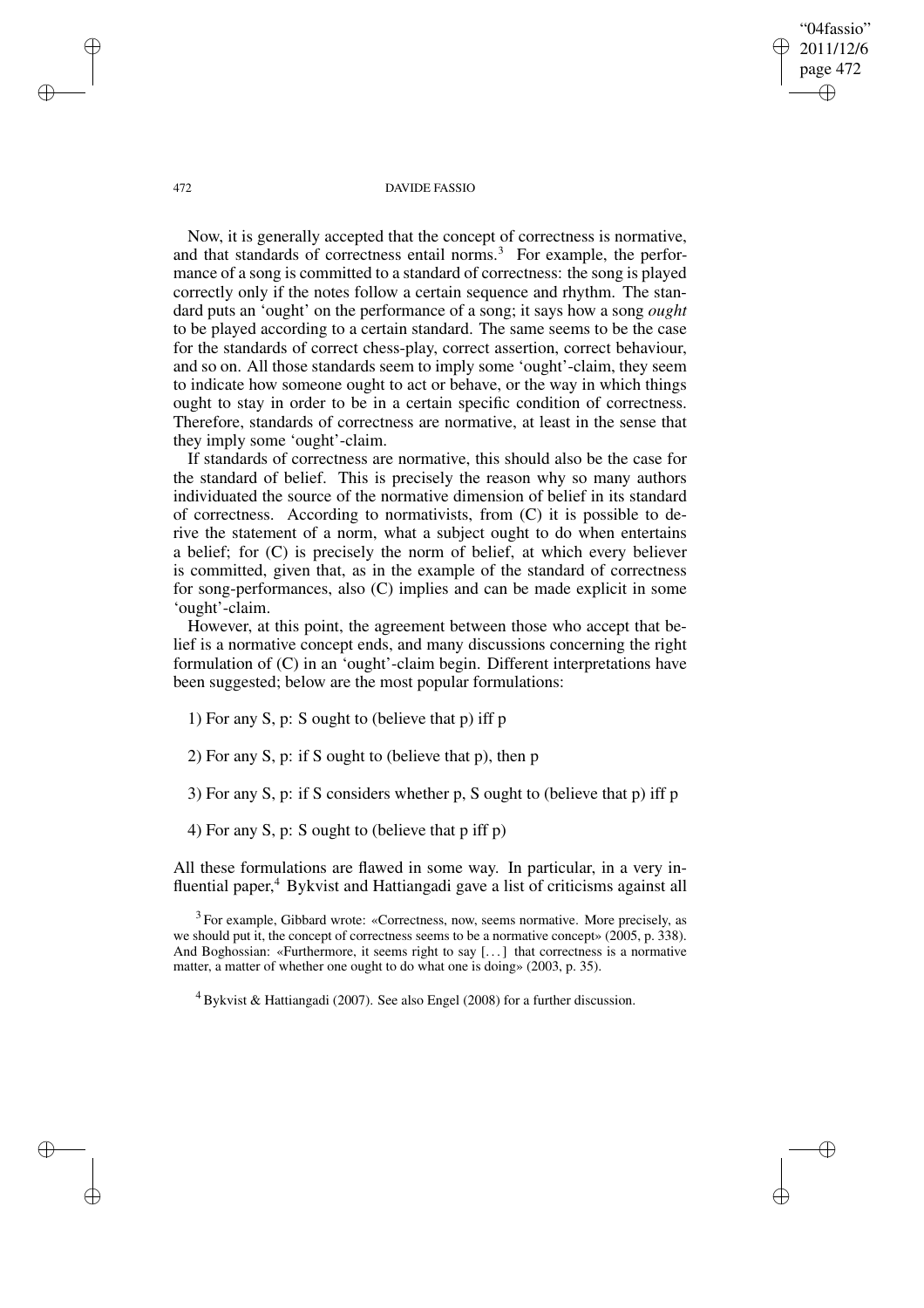✐

✐

✐

✐

the available formulations. They remarked that (1) violates the commonly admitted rule according to which "ought" implies "can"; that (2) seems not to be normatively interesting, because it is unable to place any requirement on believers. They raise similar objections to (3) and (4), and to other suggested improvements of them.<sup>5</sup> The issues in formulating  $(C)$  in 'ought'terms pushed the authors to argue that no 'ought'-claims can capture the meaning of the standard (C), and that this general failure could be considered a sort of clue that belief is not at all a normative concept, at least not in the way suggested by normativists.

Even admitting that the above criticisms are correct, I consider the conclusions of the two authors too hasty; they do not follow from the fact that  $(1)$ – $(4)$  are the wrong formulations of  $(C)$ , first of all because the fact that  $(C)$ cannot be expressed in terms of 'ought'-sentences does not imply that the standard of correctness of belief is not normative in any interesting sense; on the contrary, some philosopher argued that the normativity implicit in standards of correctness is of a different kind, not expressible in terms of 'oughts'.<sup>6</sup> Secondly, even if the standard of correctness of belief were not normative, this would not be a clue of the fact that belief is not a normative concept at all: in fact, doxastic normativity could depend on some other feature of belief. Furthermore, even if the criticisms of Bykvist and Hattiangadi are right and all the available formulations wrong, this does not mean that it is impossible to formulate (C) in 'ought'-terms; it could simply mean that the right formulation is yet to come.

The latter is exactly my opinion. My aim in this article is to achieve a new formulation of (C) in 'ought'-terms by using a new methodological approach. Until now the research of the correct formulation of (C) in 'ought' terms has been a bit random, tentative, without the necessary generality and methodology it requires. I will not consider, as it has been done, what the standard (C) seems intuitively to require to a subject. Rather, I will generalize the problem to every standard of correctness. (C) is just one of a broad range of standards. If we find a way in which standards can be translated in

 $<sup>5</sup>(3)$  has been suggested as a restriction of (2) able to escape some difficulties (see, for</sup> example, Wedgwood (2002)). In Bykvist & Hattiangadi (2007), the authors argue against the effectiveness of the restriction in solving the problems in (2). The reason because (4) resulted problematic is that it takes wide-scope over the conditional "believe that p iff p", and from wide-scope deontic conditionals it is impossible to detach that the consequent of the conditional ought to be the case. The counterintuitive consequences are that, from (4), even if one believes that p, it is not possible to detach that the truth is what she ought to believe. Nor does (4) capture the intuition that a false belief is defective: from the falsity of p and (4) it does not follow that one ought not to believe that p. Furthermore, (4) seems to be subject to the same objections raised against (1).

 $6$  See, for example, Rosen (2001, p. 621) and Boghossian (2003, p. 37).

"04fassio" 2011/12/6 page 473

✐

✐

✐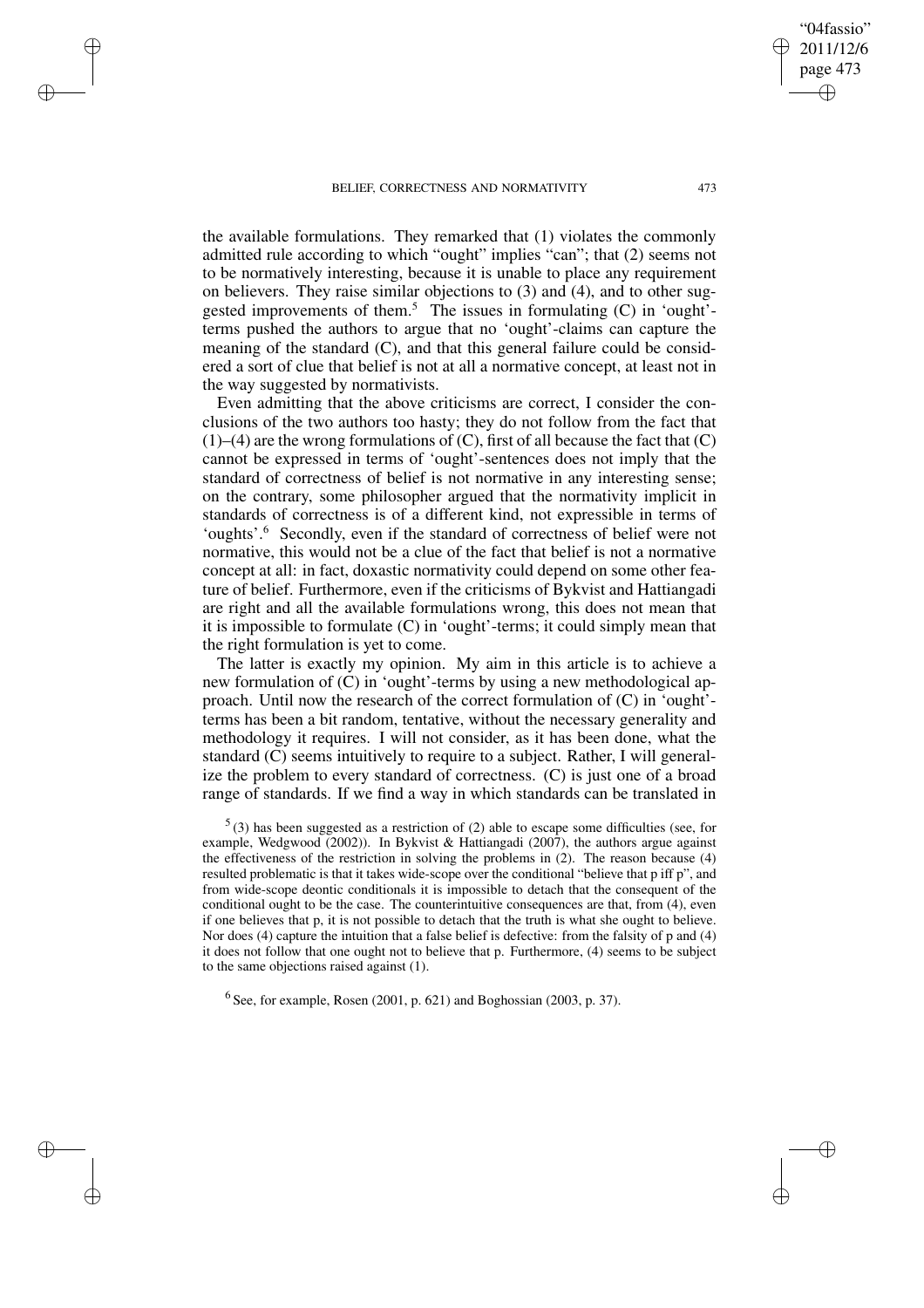"04fassio" 2011/12/6 page 474 ✐ ✐

✐

✐

### 474 DAVIDE FASSIO

or reduced to 'ought'-claims, then we have just to apply this general result to the specific case (C), and we will obtain a principly justified 'ought' formulation of (C).

Such an approach requires preliminary clarifications of what 'oughts' and 'standards of correctness' are and, more importantly, to individuate some shared relevant features that justify the step from the latter to the former. This will be the topic of the next section. The result of such analysis is a general schema of translation from standards of correctness to 'ought'-claims. I will introduce such a schema in section 3. Finally, in the fourth and last section of the article, I will apply the general schema to the particular case of the standard of correctness of belief, obtaining in this way a principled formulation of (C) in 'ought'-terms. I will conclude with some considerations concerning the specific kind of normativity involved in the suggested formulation.

# 2. *Oughts and Standards of correctness*

*'Oughts'.*<sup>7</sup> Many different accounts of the meaning of 'ought' have been suggested. According to the most popular view — the one I will endorse here — widely accepted in semantics<sup>8</sup> and shared by many contemporary philosophical accounts of the term, like those of Ralf Wedgwood and John Broome,<sup>9</sup> 'oughts' work as propositional operators. Grammatically, 'ought' in English is a modal auxiliary verb, like, for example, "can", "might", and "must". According to such a view, when an occurrence of a modal auxiliary verb modifies the main verb of a sentence, it can be taken as an operator applying to the proposition that would be expressed by the unmodified form of that sentence.<sup>10</sup> For example, the following sentence, "Mary ought to go to the party tonight", could be rephrased as follows: "it ought to be that [Mary

 $<sup>7</sup>$  Here obviously it is impossible to give a complete survey of all the available accounts</sup> of 'ought'. In this section I shall introduce a specific account of the term; however, my aim in this paper is not to defend any particular view, but to show relevant similarities between 'oughts' and standards of correctness able to justify a reduction of the latter term into the former one. So, my analysis is not meant to be limited to the specific view that I will suggest; what matters for my present purposes is that the features which I identify both in 'oughts' and in standards of correctness needed for the reduction could be identified in other accounts and play the same role in the two analyzed notions.

<sup>8</sup> See, for example, Kratzer (1977).

 $9$  Wedgwood (2006) and Broome (2009).

<sup>10</sup> Wedgwood (2006, p. 132).

✐

✐

✐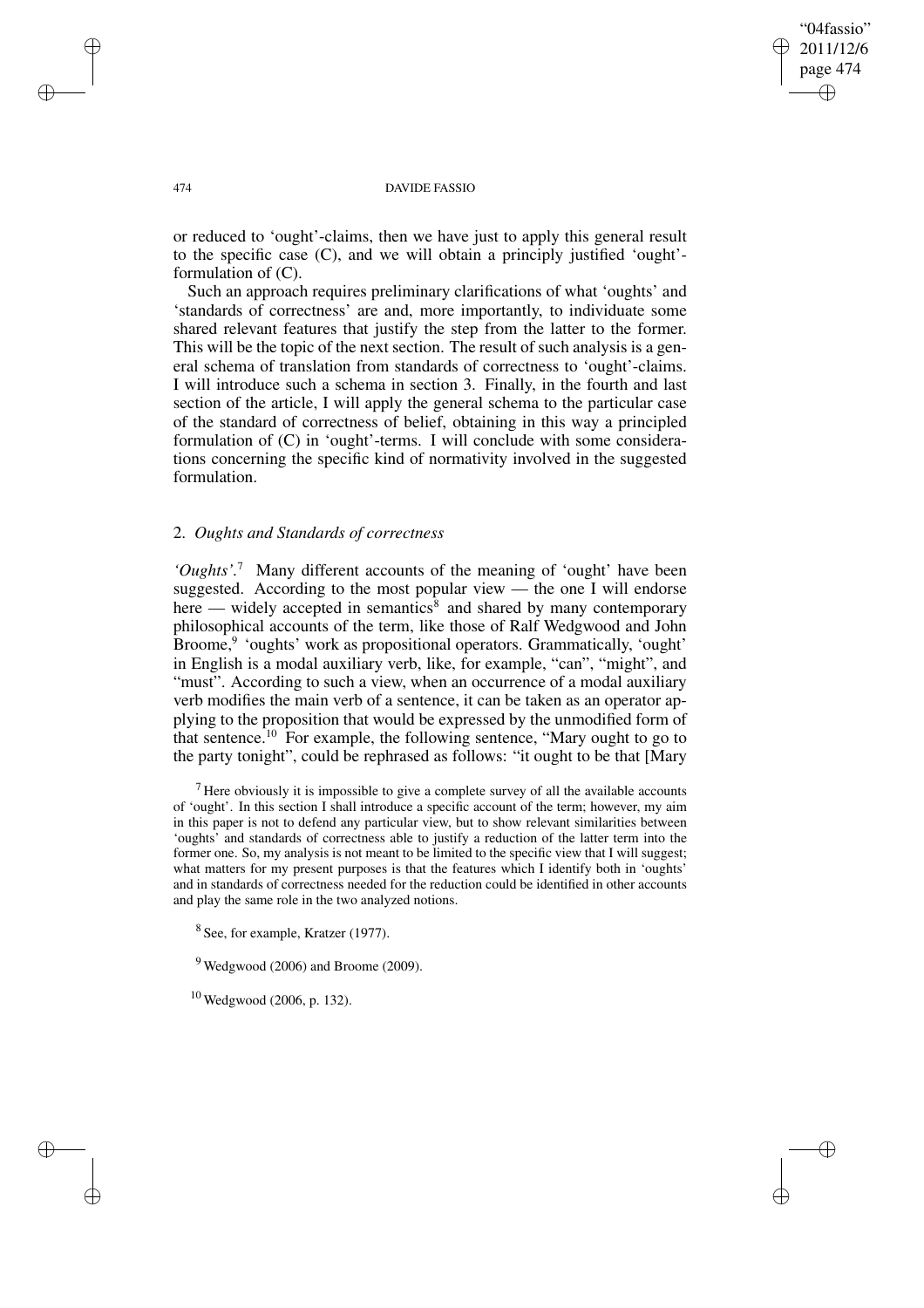✐

✐

✐

✐

goes to the party tonight]". Here 'ought' works as an operator taking the proposition "Mary goes to the party tonight", and modifying its modal status.<sup>11</sup> Hereafter I shall call what ought to be the case — what the proposition under the scope of 'ought' expresses — the *content* of the 'ought'.<sup>12</sup>

If, as I assumed here, 'ought' is a modal auxiliary verb, what is the specificity of 'ought' with respect to other modal auxiliary verbs? According to a spread interpretation of them, which I endorse, 'oughts' function as modal propositional operators expressing evaluations of some element involved in the content of the propositions under their scope.<sup>13</sup> What distinguishes 'oughts' from other modals is this peculiar evaluative element.<sup>14</sup> The term "evaluation" here must be understood in a very wide and neutral sense: prescriptions, rules, laws, values, preferences, are all different types of evaluation. In this sense, an evaluation is the attribution to a specific set of objects of a positive mark, a privileged position over all the other objects of the same kind. Kinds of evaluable objects can be, for instance, actions, behaviours, events or states of affairs. For example, the evaluation expressed by a code of laws is the set of legal actions included in the code; those actions are "evaluable" with respect to all the others, they are the prescribed

 $11$  There is a second minoritary but influential view suggesting that there are two sorts of 'ought': besides the propositional 'ought', that we could call "situational ought", there is a second sort of 'ought', an "agential ought", working as a predicate taking subjects, times and actions. The main advantage of this latter view is that there are cases where 'ought' seems not to merely express a special modal status of a proposition, but in addition it is able to express the special agentive role of the subject of 'ought'. According to those philosophers, the predicative reading seems to account for the prescriptive relation linking the agent and the action. For this view, see, for example, Geach (1982), and more recently Schroeder (2007). Defenders of the canonical view answer that the propositional reading of 'ought' has the advantages of being able to give a general account of all the uses of 'ought' and to capture its syntactical behaviour, similar in all respect to all the other auxiliary verbs. Furthermore, they suggest that the possible agential role of subjects of 'ought' can be easily supplied by a further propositional operator under the scope of 'ought' specifying that a subject ought to bring about to realize the content expressed by the proposition under its scope (the so called 'stit' operator). See, for example, Horty (2001).

 $12$  I borrowed this terminology from von Wright (1999, p. 5).

<sup>13</sup> Here I don't consider some uses of 'ought', commonly labelled as "predictive" or "epistemic", which seem not to be normative. For example, there is a reading of the sentence "tomorrow it ought to rain" according to which "ought" is equivalent to "it is probable". In this circumstance, 'ought' seems to have only an epistemic meaning, not an evaluative one.

<sup>14</sup> Evaluations do not fully express the meaning of ought-sentences; often ought-sentences involve prescriptive force over subjects, feelings of ownership, and many other features, often implied by the contexts of utterance. However, evaluations, in the wide sense used here, are broadly recognized as a necessary condition for the normative interpretation of 'ought'.

"04fassio" 2011/12/6 page 475

✐

✐

✐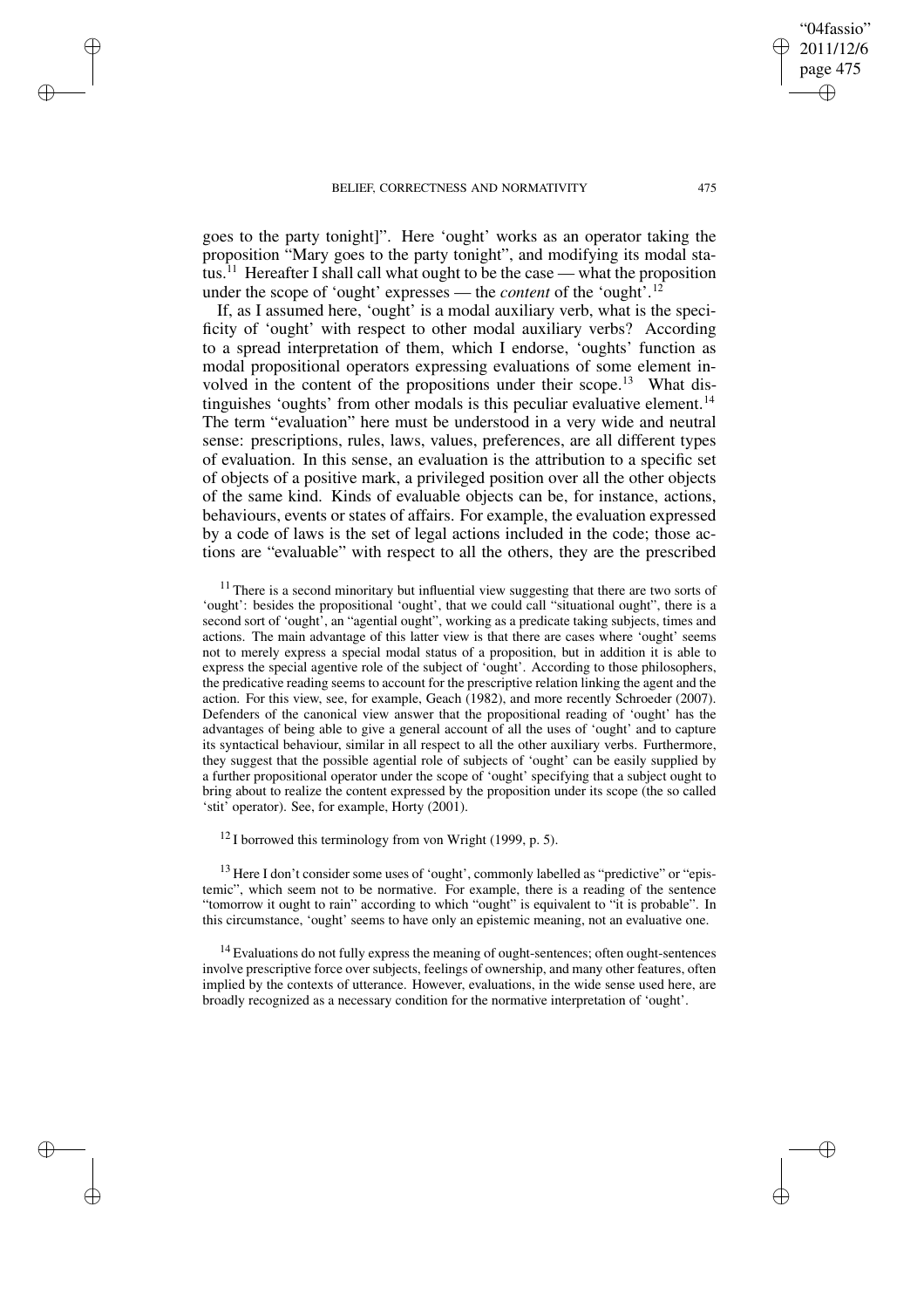"04fassio" 2011/12/6 page 476 ✐ ✐

✐

✐

### 476 DAVIDE FASSIO

or permitted ones by the law. Other possible examples of sets of objects under an evaluation are the sets of "good" circumstances, "polite" behaviours, "correct" functionings, etc.

As I said above, according to the view I endorse here, 'oughts' express evaluations. In particular, the proposition under the scope of 'ought' expresses what is the case in an evaluable situation, i.e., in a situation in which all the objects of an evaluable set are the case: evaluable actions are done, evaluable events happen, and so on. Let me provide an example. Take the sentence "according to the law, people ought to drive on the right side of the street". Here, the proposition under the scope of 'ought', "people drive on the right side of the street", expresses the specific evaluable situation in which people perform the evaluable action: to drive on the right side. This semantic interpretation of 'ought', based on the intuition that ought-claims express some sort of evaluation of the content of the proposition under the scope of 'ought', is rather familiar to some popular accounts of the notion in semantics and in modal logics. In particular, according to the standard possible-worlds semantics of Deontic Logic, "it ought to be that  $p$ " means that  $p$  is true in all the possible worlds (or situations) in which all what is required or evaluable is the case.

As seen before, there are very different kinds of evaluation. Each kind of evaluation corresponds to a different "standard", or "sense" in which we use 'ought'.<sup>15</sup> When we say that people ought to be polite, we use 'ought' in a very different sense than when we say that a chess-player ought to move in conformity to the rules of this game, or that there ought not to be earthquakes or floods, and so on. There are many different senses of 'ought': moral, legal, epistemic, practical, evaluative in the narrow sense of "conform to a certain value", and so on. In many cases we ought to do something in one sense but not in another. For example it is morally or legally irrelevant that, when I play chess, I move in conformity to the rules, or that there are no floods and earthquakes on the earth; and it is not excluded that some senses are even in conflict between them.

A further important remark concerning senses of 'ought' is that there are not only general senses like the moral or legal one, but also more specific ones; for example, a chess move ought to be the case according to the specific rules of the game of chess, a certain behaviour ought to be the case according to some particular rule of etiquette, or a certain functioning ought to be the case according to the specific function of an instrument. Notice also that commonly, in ordinary language, senses of 'ought' are not made

✐

✐

✐

<sup>&</sup>lt;sup>15</sup> Even if in the present case I consider the word "standard" more appropriate, hereafter I will use "sense" for escaping any possible confusion with what here I call "standards of correctness". Notice also that "sense" here has a different meaning from that commonly used in the philosophical literature.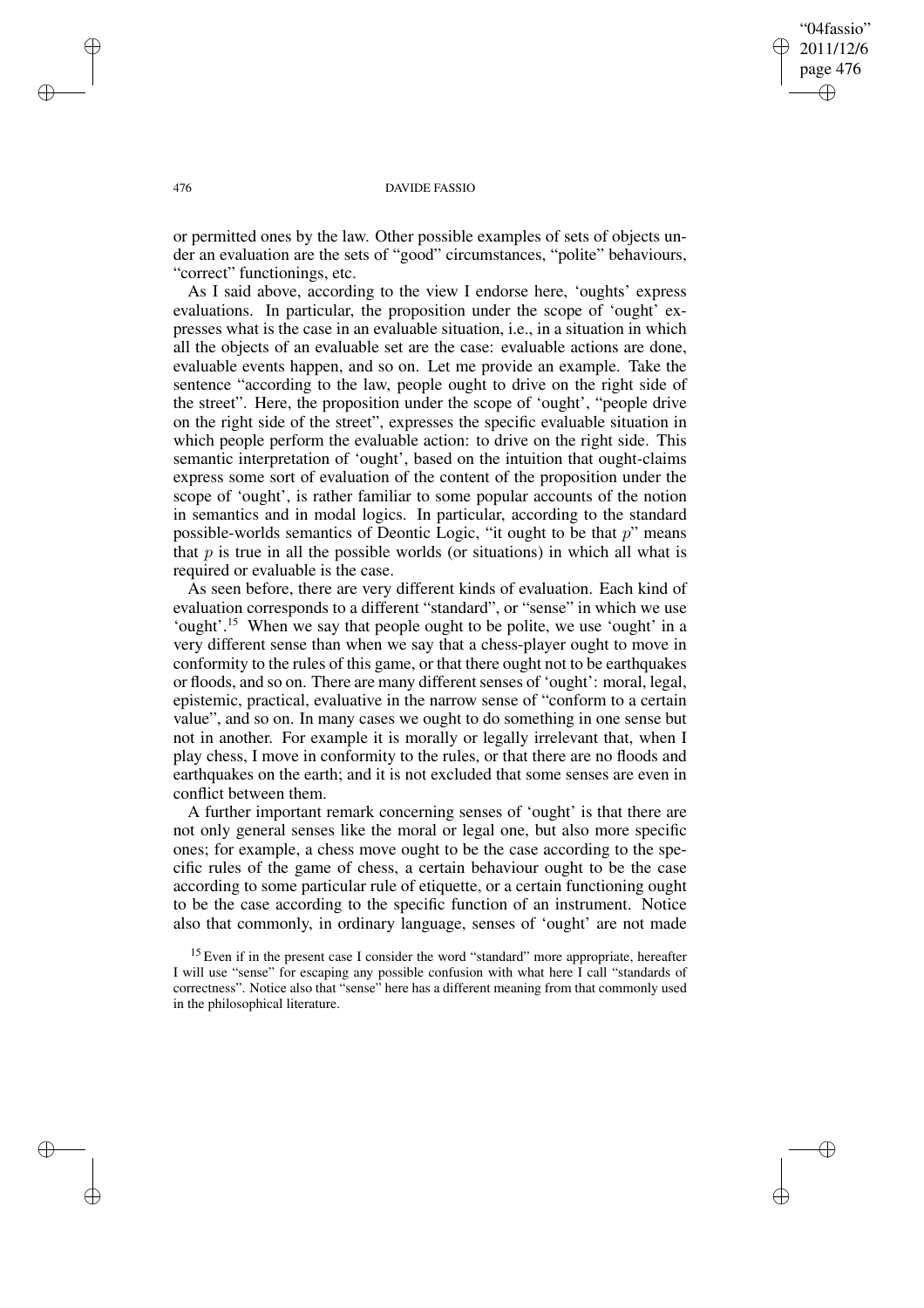✐

✐

✐

✐

explicit; they are often implicit and can be understood only by reference to the context of utterance of the ought-claims. For example, when we say that "people ought to drive on the right side", we implicitly suppose "according to the law", and specifically according to the rules of the road in continental Europe.

A final point about 'ought': very often 'oughts' are relative to some specific condition. For example, when we say that a person injecting drugs in vein ought to use clean syringes, we are not saying that this person ought to assume drugs, but that, given the conditional situation of a person taking drugs into his veins, he ought to use clean needles. Intuitively, the condition restricts the possible alternatives taken in account for the evaluation to a limited set of circumstances. What is said about senses is valid for conditions as well: in many cases, as in the example, these conditions are implicit and must be found in the context of utterance.

Summarizing, according to the suggested account of 'ought', it is possible to distinguish the content of 'ought' — what ought to be the case — and a sense of 'ought' — the specific standard of evaluation according to which something ought to be the case. Furthermore, very often 'oughts' are relative to specific conditions. As I will argue in the next section, those three elements are the ones allowing a reduction of standards of correctness to 'ought'-claims.

*Standards of correctness*. A standard of correctness, as the term is used here, is a conditional (or a biconditional) statement expressing a "relevant" necessary (or necessary and sufficient) condition required by a situation, or a behaviour, or an act, or an attitude, for being in a specific state of correctness. A necessary condition is relevant for a standard only if its necessity is not only conceptual or causal, but evaluative, in the sense that it is a (or the) specific condition responsible of making correct a given state by adding a distinctive evaluation to it. In short, a relevant condition is a condition that a state must manifest in order for that state to count as correct. Examples of standards of correctness are, for example, the standard of correct chess-move and the standard of correct song-performance:

C-Chess) A chess-player is correct if and only if she moves the pieces in conformity to the rules of chess

C-Song) A song is played correctly only if the notes are played in a certain sequence

(C), the standard of belief, is another example.

"04fassio" 2011/12/6 page 477

✐

✐

✐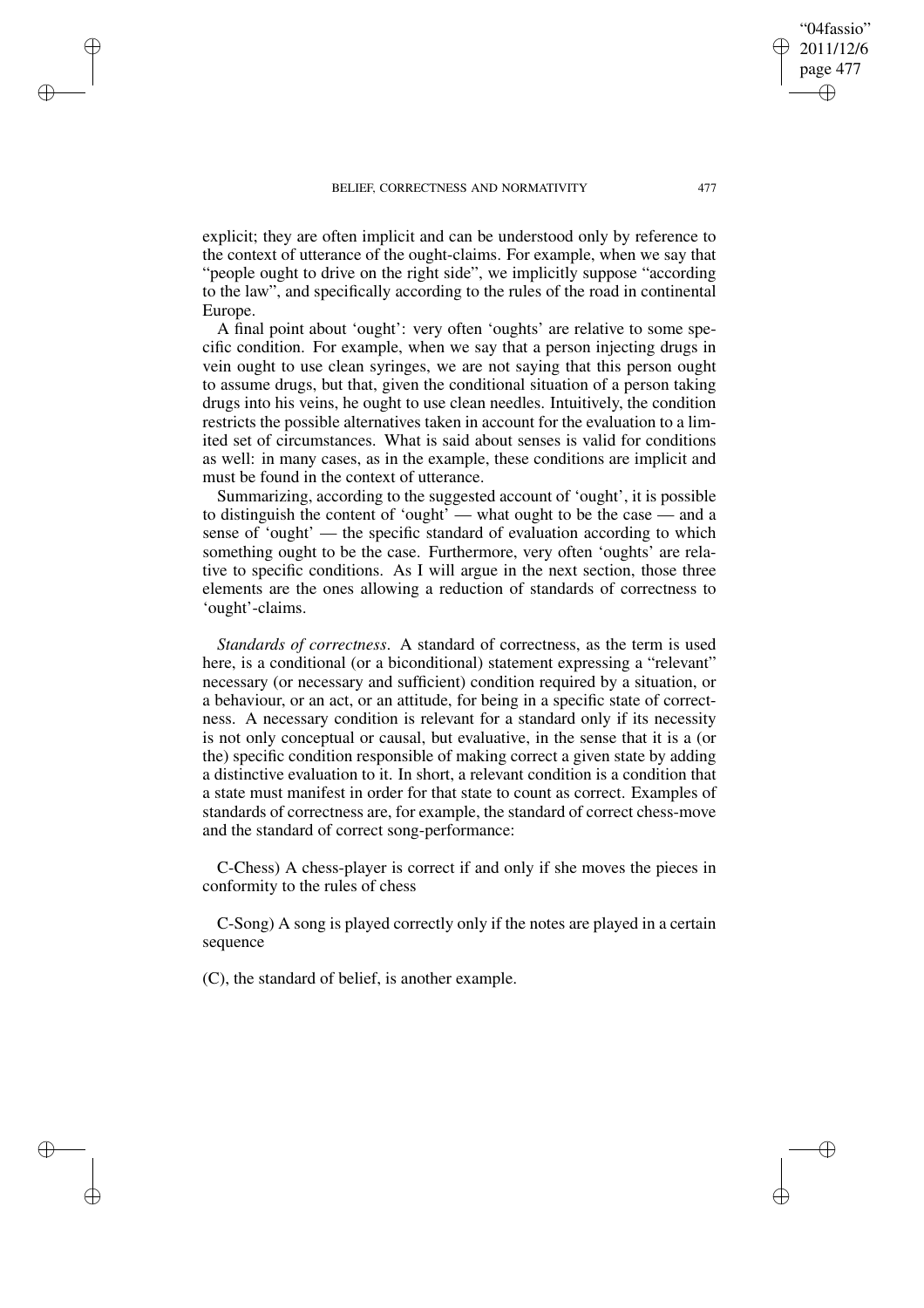"04fassio" 2011/12/6 page 478 ✐ ✐

✐

✐

#### 478 DAVIDE FASSIO

Despite the fact that there is general agreement on the determinant that correctness is normative, it is not clear in what sense it is so.<sup>16</sup> According to a certain view, correctness is included in the family of "deontic" normative concepts, like duty, permission and obligation. The main feature of this family is that those concepts hold some action-guiding, prescriptive force over agents. On the opposite view, correctness is an axiological<sup>17</sup> concept, like good, bad, excellent, and awful. The specific feature of axiological concepts is that of expressing approval or disapproval of some object, action, situation or state of affairs.<sup>18</sup>

In favour of the former view there is the fact that correctness does not come in degrees, as axiological properties do: one can be more or less good, but one cannot be more or less correct. In contrast, non-gradability is a feature shared by all the deontic properties; actions are not more or less permitted, or more or less obligatory. A second reason for thinking that correctness is a deontic term is that sometimes "correct" is used as synonymous of "conform to norms or laws", "legal" or "permitted". For example, sometimes we label a legal action, a correct one; and the legal field is typically governed by prescriptions, permissions and deontic concepts in general.

Other features of correctness seem to be in favour of the axiological reading. In particular, deontic terms, unlike axiological ones, are essentially action-guiding. Their domain of application is made of actions and they are always addressed to agents; but correctness is not always addressed to agents. For example, sometimes we define as correct a state of affairs or event. Take the case of functional correctness. The correct functioning of the heart is to pump blood, but this does not mean that the heart is "prescribed" to pump. Correct functioning of the earth cannot be interpreted metaphorically, as if there was some obligation for the heart to pump; neither this claim can be considered as a prescription directed to the holder of the heart.

Given these difficulties in including correctness on one or the other side of the normative fields, some philosophers consider correctness as a notion *sui generis*, not included in either of the two families of deontic and axiological

<sup>16</sup> For a discussion of this issue, see, for example, Rosen (2001, pp. 619–621), Hattiangadi (2007, pp. 52–61), Ogien & Tappolet (2008, Ch. 2).

 $17$  More often this class of concepts is named "evaluative". Here I prefer to use "axiological" for escaping every possible confusion with the wide sense of the term "evaluation" used here.

<sup>18</sup> On the distinction between deontic and axiological concepts see in particular Ogien  $\&$ Tappolet (2008).

✐

✐

✐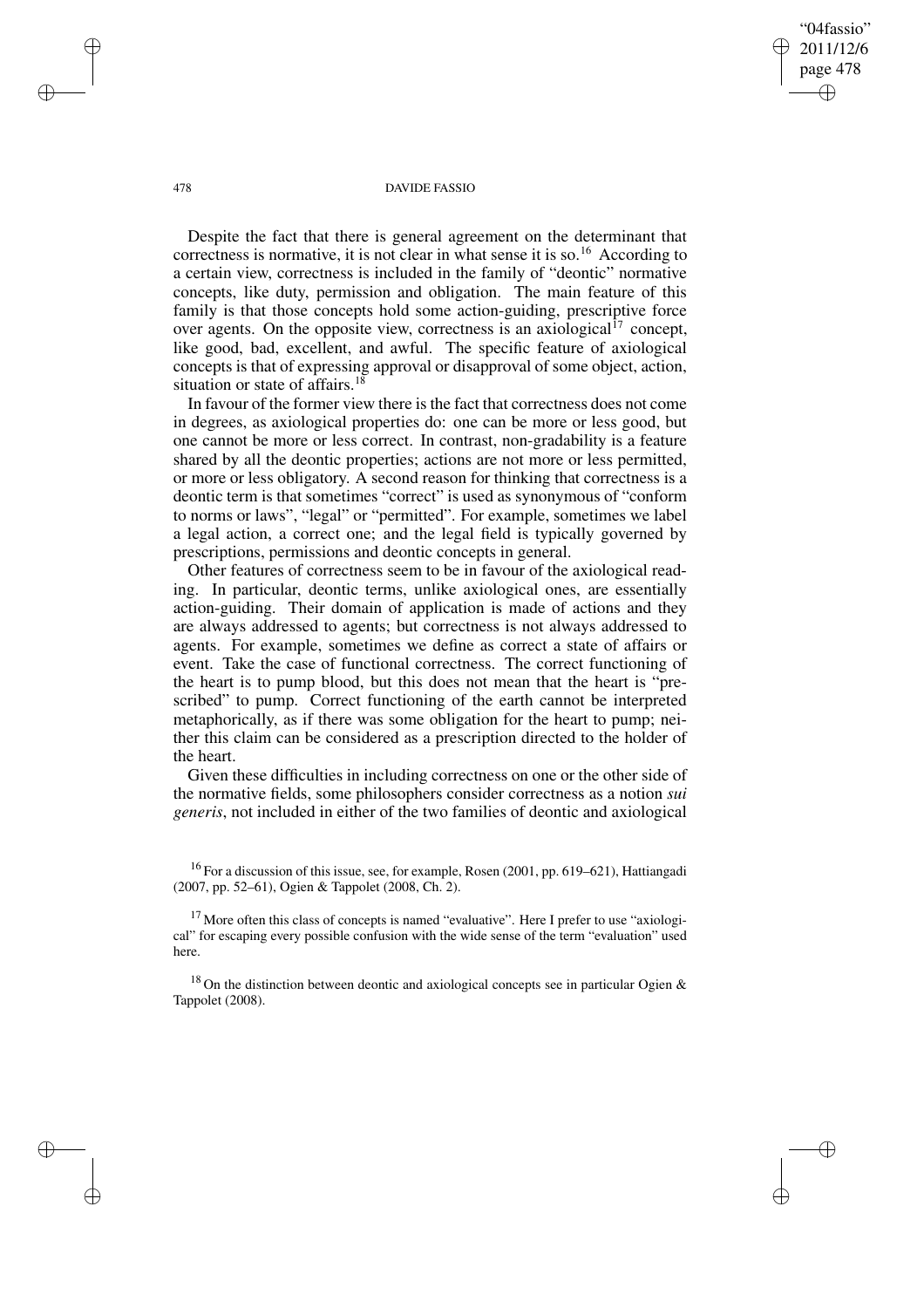✐

✐

✐

✐

concepts.<sup>19</sup> I believe that this is not a proper conclusion. In my view, some notions like those of correctness and rightness are borderline: sometimes they can involve some action-guiding, prescriptive force over agents, for example when "correct" is synonymous of "legal". However, there are other situations in which correctness is not relative to an agent. For example, to say that a knife works correctly seems to be more an expression of a kind of approval than a prescription over the knife or the cutter. In those cases where correctness does not concern an action that an agent is supposed to fulfil but a specific type of evaluation of a state of affairs, it can be considered an axiological notion, even if of a special kind.<sup>20</sup>

Now, let me return to standards of correctness. These standards, as said above, are specifications of conditions for being in a state of correctness. Regardless of the fact that correctness is a deontic or an axiological notion, it seems clear that it is normative at least in the weak sense that it involves an evaluation, in the sense of "evaluation" introduced above. In fact, it is possible to distinguish a set of correct objects (actions, behaviours, attitudes,. . .) and attribute to them a certain positive characterization over all other objects of the same kind. Therefore, standards of correctness are evaluative standards, i.e., specifications of the conditions for being in an evaluable situation.

What about the structure of standards of correctness? Gideon Rosen (2001) gave a short analysis of such standards. He argued that often standards of correctness share a common structure:

"To play a Mozart's C mayor sonata just is to engage in performance that is correct only if certain notes are played in a certain order. To be dancing the mambo just is in part for certain steps to count as correct. In cases of this sort we may distinguish correctness itself from the *correct-making feature*: the property the performance must manifest in order to count as correct" (2001, p. 619).

In this sketched analysis, Rosen individuates and distinguishes correctness in itself from what makes something correct, the specific condition for being in the state of correctness, that he calls *correct-making feature*. <sup>21</sup> We could exemplify the basic structure of standards of correctness as follows:

 $^{21}$  Rosen (2001, pp. 619–620).

"04fassio" 2011/12/6 page 479

✐

✐

✐

 $19$  See, for example, Rosen (2001, p. 621).

 $20$  For the view that notions like correct and right sometimes are deontic and sometimes axiological, see, for example, Ogien & Tappolet (2008, pp. 58–60).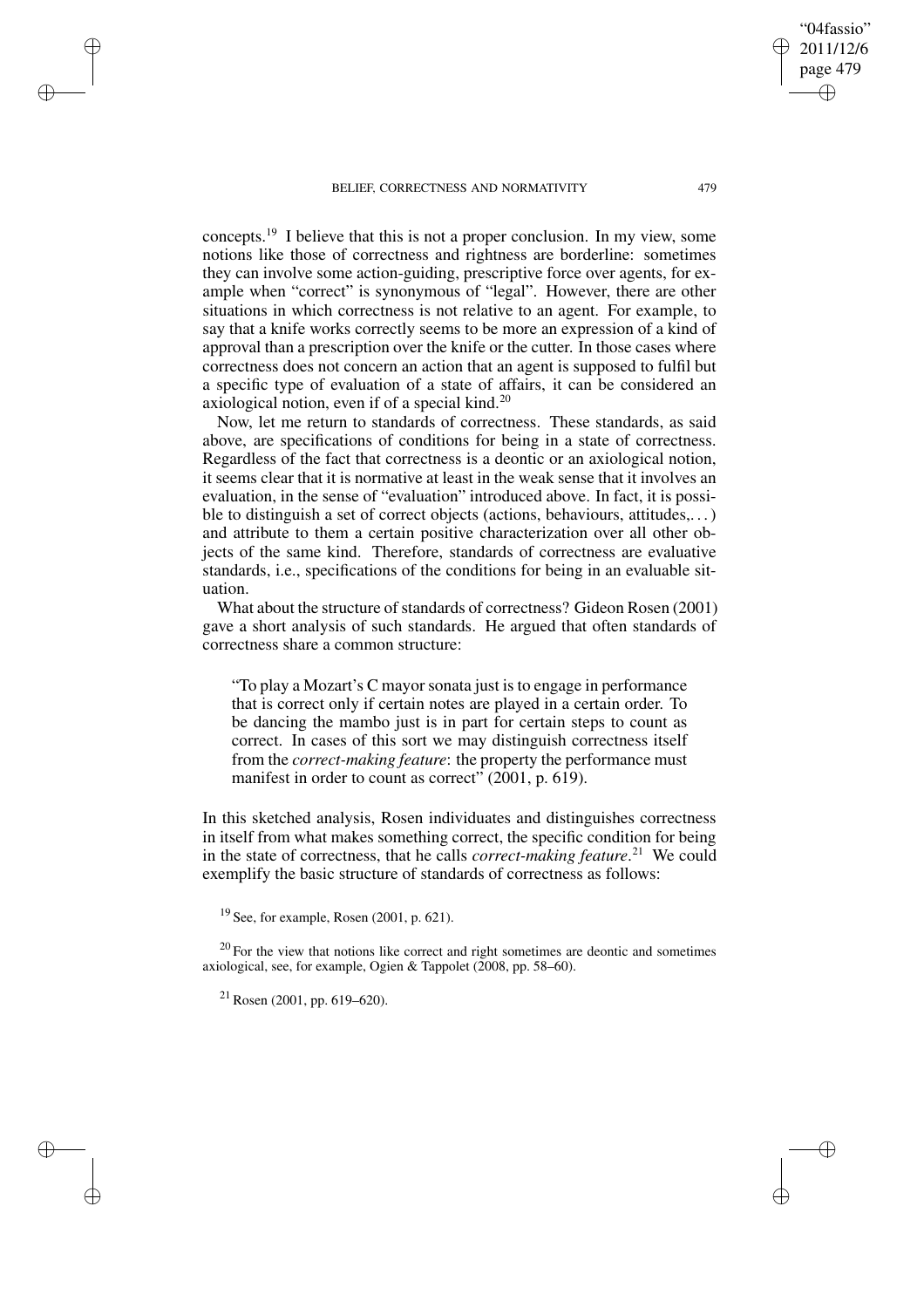"04fassio" 2011/12/6 page 480 ✐ ✐

✐

✐

#### 480 DAVIDE FASSIO

S) Q is correct only if (if and only if) X

X is the *correct-making feature*. Q specifies the kind of object evaluated by the standard. To say that Q is correct is to evaluate Q according to a specific type of evaluation: specifically, Q-correctness. Let me call the type of correctness specified by the standard, the *correctness-specification* of the standard. In the two above examples of standard, to move in conformity to the rules of chess and to play notes in a certain sequence are correct-making features, they are conditions for being correct respectively in playing chess and playing a song; the correctness-specifications of those standards are chesscorrectness and song-performance-correctness. Correctness-specification is the element individuating standards. For this reason, standards are named on the base of their respective specificiations.

Notice that commonly the applications of standards are relative to specific *conditions*. For example, both the standards exemplified above should be applied only in certain specific conditions; only if one plays chess her moves can be correct or incorrect according to the standard.

The resulting conditional structure of standards of correctness is as follows:

S-cond) Q is correct only if (iff), on condition C, X

The same standard of belief, (C), holds these three elements, namely:

1) A specification of the type of correctness involved in the standard. The type of correctness involved in (C) is relative to beliefs or believers. We can label this specific standard of "doxastic correctness".

2) A necessary and sufficient condition for being in the correct situation, the correct-making feature, namely, that the believed proposition is true.

3) A condition of application of the standard (the condition for the standard being in force): that one believes a proposition. If no proposition is believed, there are no states of correctness or incorrectness according to this specific standard.

I have not specified whether correctness in the exemplified standards is of a deontic kind, and thus it involves some prescriptive dimension and is addressed to some agent, or it is of an axiological kind, expressing approval or disapproval of a given circumstance. This seems to depend on the kind of correctness involved in the standard. In the specific case of the standard of

✐

✐

✐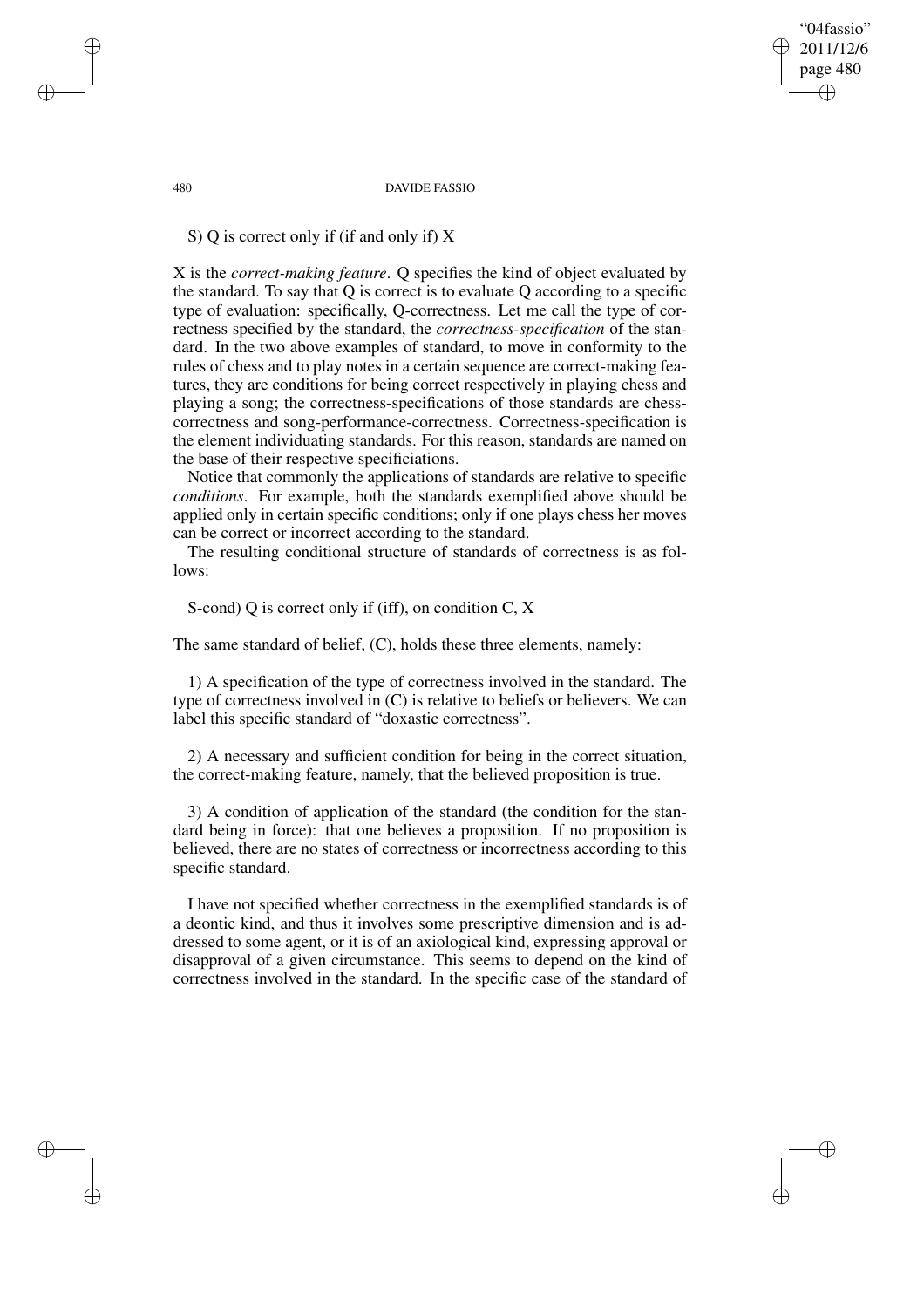belief it is not clear whether doxastic correctness is of a deontic or an axiological kind. According to many philosophers, $^{22}$  the standard of correctness of belief constitutes a sort of prescription over the holder of the belief, and insofar it is of a deontic kind. My personal view is that correctness involved in the standard of belief is not prescriptive; rather it is a specific kind of correctness involving an axiological evaluation of a given state of affairs. This is because in (C) correctness seems not to be ascribed to a believer, or the "act" of believing, but to belief as a mental state, and a mental state is not the kind of object a prescription could be addressed to. Furthermore, (C) seems to lack the agent-relativity required by deontic norms; in fact the standard of correctness states that, given the fact that a certain proposition is believed, the belief is correct only if the proposition is true. So, what matters for being in the state of doxastic correctness seems just to be that a certain state of affairs — the one expressed by the believed proposition — is the case, and not that some agent performs some action required by some sort of prescription. Due to restrictions in space, I cannot further defend this view here. However, notice that my analysis does not depend on this assumption and, furthermore, the main point argued in this paper — the correct formulation of (C) in 'ought'-terms — does not depend in any way on the specific kind of normativity of doxastic correctness.

## 3. *From Standards to Oughts*

✐

✐

✐

✐

From the former analyses of the two notions it should now be clear what elements 'ought'-claims and standards of correctness share. In particular, the three elements of 'oughts'stated above — the sense, content and condition of 'ought' — can play the role of, respectively, the specification of the standard of correctness, the correct-making feature and the conditions under which something is evaluated as correct or incorrect. Let me examine these shared elements in more detail.

*Evaluation*. In both standards and 'oughts' an evaluation, in the wide sense of the term explained above, is in place: being in a state of correctness is being in an evaluable situation, and 'oughts' are expressions of evaluable situations, situations which ought to be the case. Therefore, in a translation from standards of correctness to 'ought'-claims, the 'ought'-claim would express the specific evaluation of correctness involved in standards.

*Specification/sense*. A *correctness-specification* is a specification of a kind of evaluation, and *senses* of 'oughts' are defined and distinguished on the base of different kinds of evaluation. Therefore, correctness-specifications

"04fassio" 2011/12/6 page 481

✐

✐

✐

 $22$  See, for example, Shah (2003).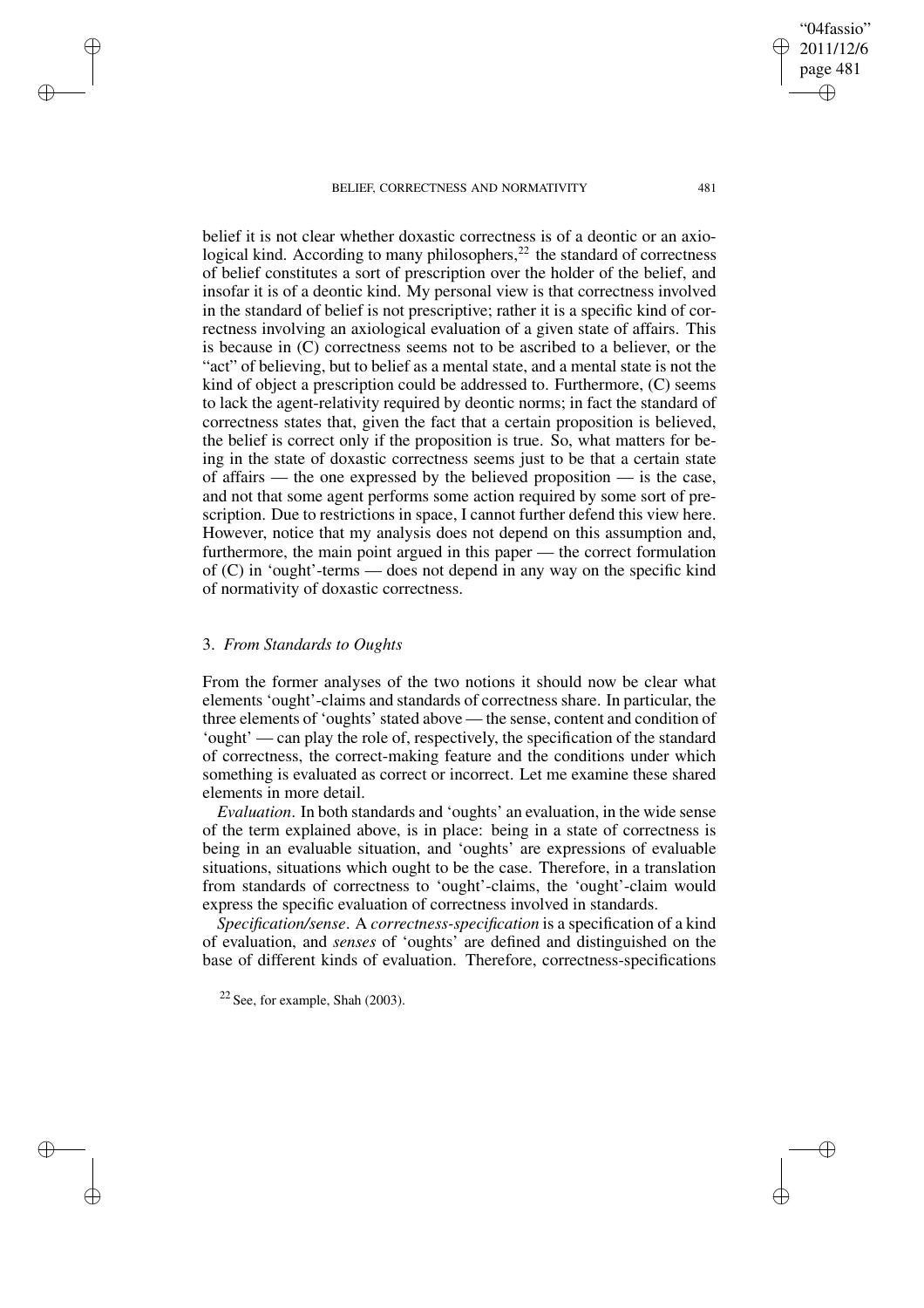✐

✐

#### 482 DAVIDE FASSIO

determine the senses of 'oughts' in a translation of standards in 'ought' claims.

*Correct-making feature/content*. On the one side, the *content* of 'oughts', what ought to be the case, is what is the case in all the evaluable situations of a certain type. But, as said above, a situation of correctness is an evaluable situation of a specific type. Therefore, what ought to be the case according to a standard of correctness is what is the case in all the situations of correctness (of the relevant type). On the other side, the *correct-making feature* of a standard of correctness is a relevant necessary condition for being in a situation of correctness, and necessary conditions for being in a situation of a certain type are always the case in all the situations of that type. Therefore, the correct-making feature of a standard of correctness are the case in all the situations of correctness (of the relevant type). But then the correctmaking feature of a standard of correctness is precisely what ought to be the case according to the given standard. Correct-making features of standards of correctness can be identified in the given translation with the contents of 'oughts'.<sup>23</sup>

Something more should be said concerning correct-making features which are not only necessary, but also sufficient conditions for being in a correct situation: if a condition is also sufficient, then not only it is the case in all the possible evaluable situations, but also it is the only condition that distinguishes evaluable and non evaluable situations, and therefore that makes evaluable a situation. In 'ought'-terms, not only this condition ought to be the case, but it is the only thing that ought to be the case.

*Conditions of the standard/conditions of 'ought'*. Both standards and 'oughts' sometimes are in place only under specific *conditions*. In the translation the conditions of a standard of correctness turn into conditions of the 'ought'. This because in both cases they are conditions for the specific evaluation being in place.

Summarizing the results of the analysis, correctness claims holding the general form:

<sup>23</sup> Notice that the correct-making feature and the content of 'ought' cannot be completely identified. The correct making feature often is not only what should be the case if there were a situation of correctness, but also what makes that situation evaluable: the situation is evaluable *because* of this feature. 'Ought'-claims are unable to express this specific explanatory role of standards, and then such element of correct-making features cannot be translated into 'oughts'. A consequence is that something in the translation from standards to 'oughts' is lost, and the translation is not complete. For this reason sometimes I defined the step from standards to 'oughts' a reduction rather than a translation. However, this asymmetry doesn't flaw the main target of my analysis, which is to give the correct formulation in 'ought'-terms of the standard of correctness of belief.

✐

✐

✐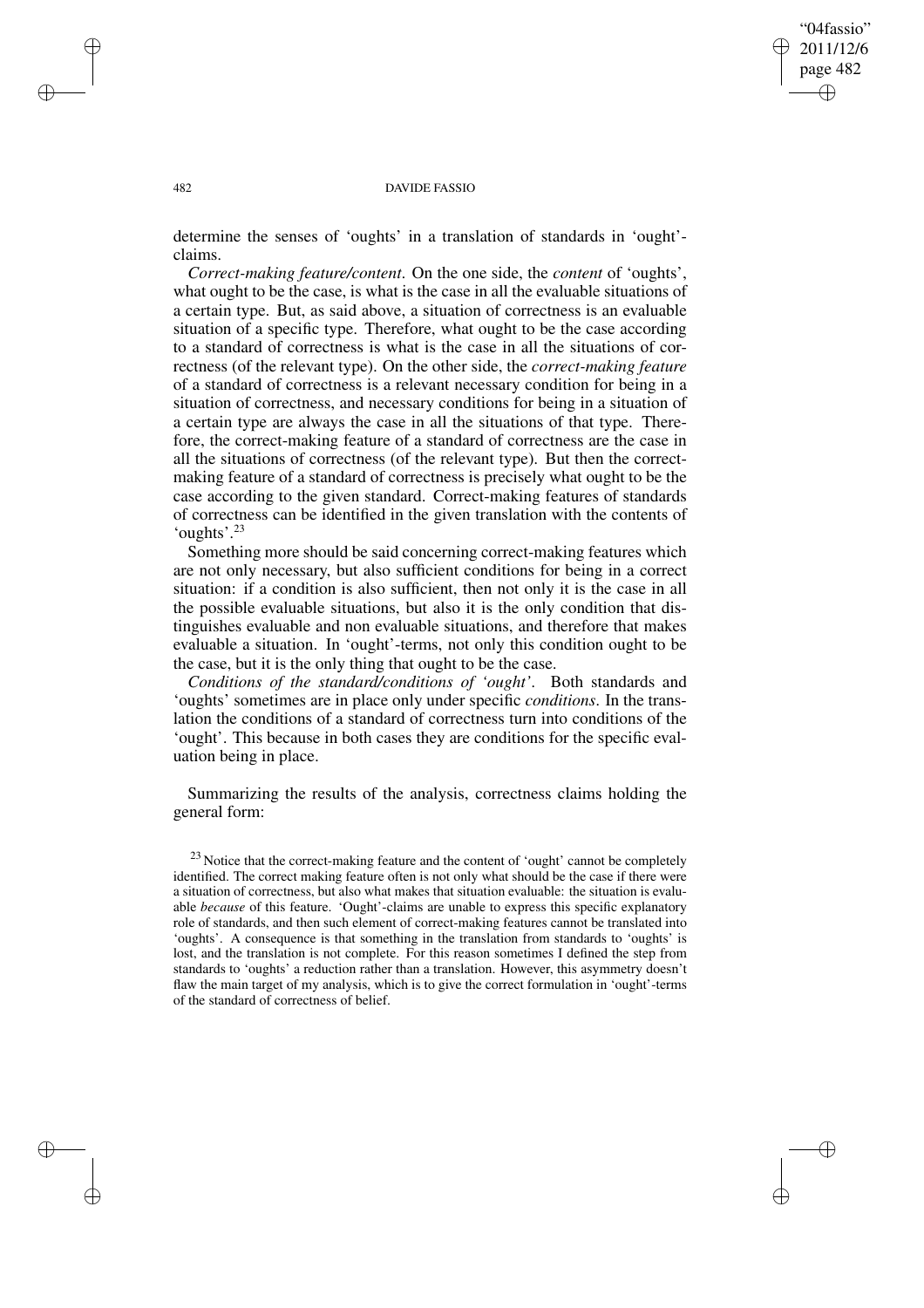S-cond) Q is correct only if (iff), on condition C, X

can be reduced to 'ought'-claims of the form:

✐

✐

✐

✐

S-O) According to standard of Q-correctness, given C, it ought to be that X

Let me check the rightness of such schema of translation with a specific case:

C-Chess) A chess-player is correct if and only if she moves the pieces in conformity to the rules of chess

The specific standard of correctness in (C-chess) is chess-move-correctness; the correct-making feature is that the player moves pieces in conformity to the rules of chess, and the condition at which the standard is applied (implied by the context) is that one plays chess. The application of the general schema to the specific case results in the following 'ought'-sentence:

O-Chess) For any S: according to the standard of chess-correctness, given that S plays chess, S ought to move pieces in conformity to the rules of chess.

This translation seems to be intuitively correct. The standard for correct chess-play seems to imply that when one plays chess, according to the standard, it ought to be that she moves pieces in conformity to the rules. This seems exactly to be the 'ought'-claim implied by (C-Chess).<sup>24</sup>

# 4. *The case of belief*

Now, let me consider the case of the standard of correctness of belief:

C) A belief is correct if and only if the believed proposition is true

"04fassio" 2011/12/6 page 483

✐

✐

✐

<sup>&</sup>lt;sup>24</sup> An analysis having many points of analogy with the one I presented here has been given in Deontic Logic: the so-called Kangerian reduction. Stig Kanger suggested that it is possible to reduce Standard Deontic Logic to alethic modality. Roughly speaking, his suggestion was that "it ought to be that p" is equivalent to "it is necessary that [if all relevant normative demands are met, then p is the case]". My schema of translation could be seen as the result of the restriction of the "relevant normative demands" to the demands proper of a specific standard of correctness. Even if Kanger's reasons for introducing his analysis (the reduction of deontic logic to alethic modal logic) were very different by mine, there are interesting points in common. See, for example, Kanger (1971).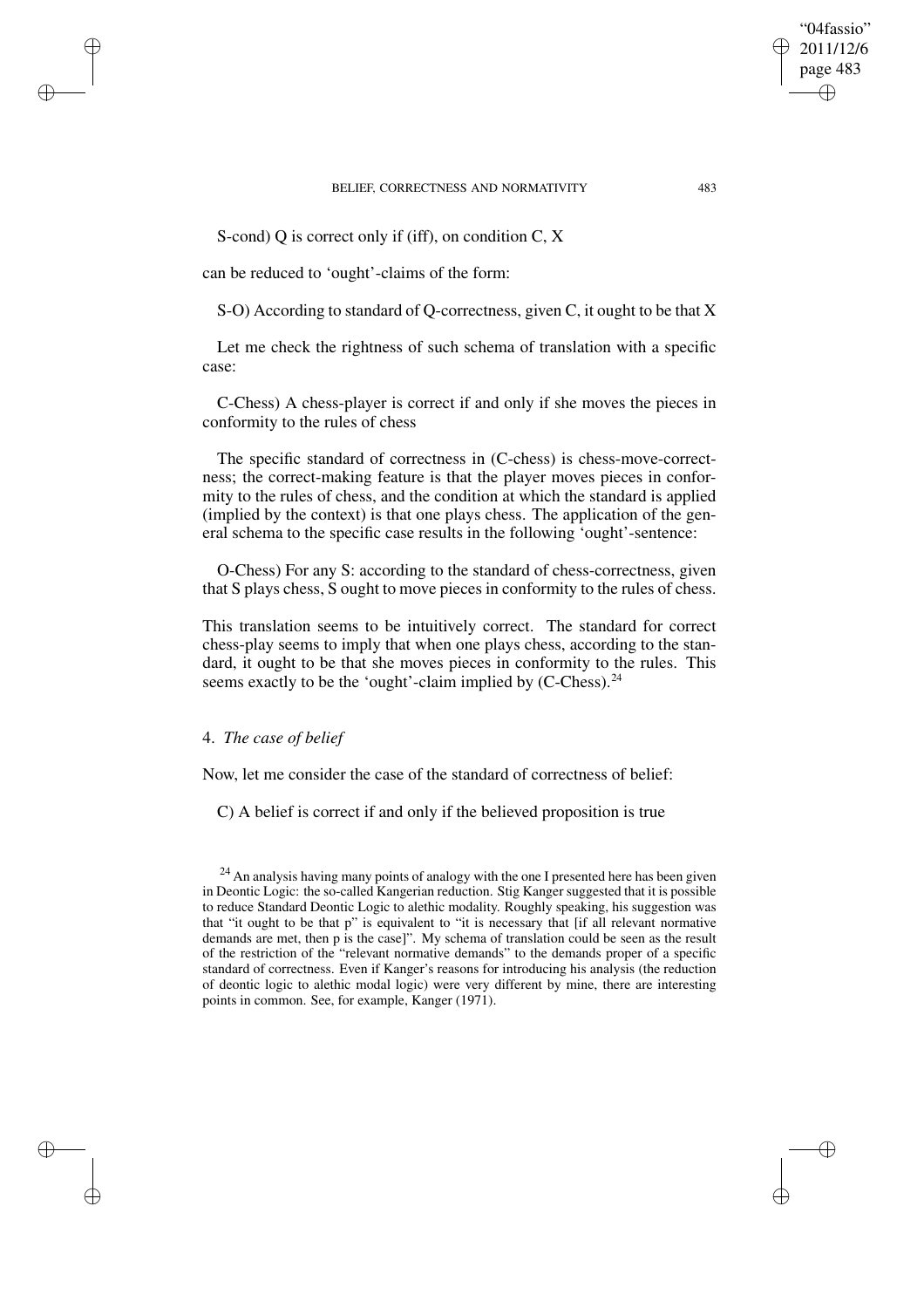"04fassio" 2011/12/6 page 484 ✐ ✐

✐

✐

#### 484 DAVIDE FASSIO

As I said before about the structure of (C), the standard is of doxastic correctness, the condition for being under the standard is that someone believes a proposition, and the correct-making feature is that the believed proposition is true; according to the suggested schema of translation, the 'ought' formulation of (C) is as follows:

5) For any S, p: According to the standard of doxastic correctness, given that S believes that p, it ought to be that p

(5) is what I think to be the correct 'ought'-claim following from (C). It saysthat, in order to be correct, a proposition that is believed ought to be true, and, in my view, this claim very intuitively follows from  $(C)$ . In fact,  $(C)$ states precisely that correct belief requires the truthfulness of the believed proposition. The notion of belief has a role in (C) in the specification of the standard of correctness and in the condition at which the standard applies, but not in the content of the "ought." This content consists of the truthfulness of the believed proposition: truth is what ought to be for the belief being correct.

For the same reason, the 'ought'-formulations of  $(C)$  in  $(1)$ – $(4)$  do not grasp the meaning of the standard of correctness of belief. In fact, they put belief under the scope of the 'ought', in the content. This is an error. As I said, according to  $(C)$ , what ought to be is just the truthfulness of the believed proposition. However, even if (5) is, in my view, the correct formulation of (C), this does not mean that the former formulations are wrong or that they are completely independent of (C). For example, it seems to follow from (5) that, according to the standard of correctness, we ought to hold only true beliefs. A future analysis of the relationship between (5) and other 'ought' statements could clarify entailments and dependences between them.

It seems clear that  $(5)$  does not express any prescription for a subject, but an ought-to-be for the realization of a given circumstance.<sup>25</sup> This for the same reasons I advanced in favour of an axiological reading of the kind of correctness involved in the standard: a condition for a given evaluation to be prescriptive is that the kinds of evaluated objects are agent-relative, like actions or behaviours; there are no prescriptions without addressees meant to bring about some kind of action. But, according to (5), the content of

✐

✐

✐

 $25$  Notice that to say that the standard of belief is not prescriptive in character is not to say that there are not prescriptive norms regulating beliefs or that standards of correctness do not play any role whatsoever in the characterization of some prescriptive norm. This means only that the prescriptive force of those norms is independent of the standard of correctness (C). There could be norms prescribing to be correct, considering the truth-standard the target that agents ought to bring about to realize, but this doesn't mean that the standard in itself is prescriptive in character.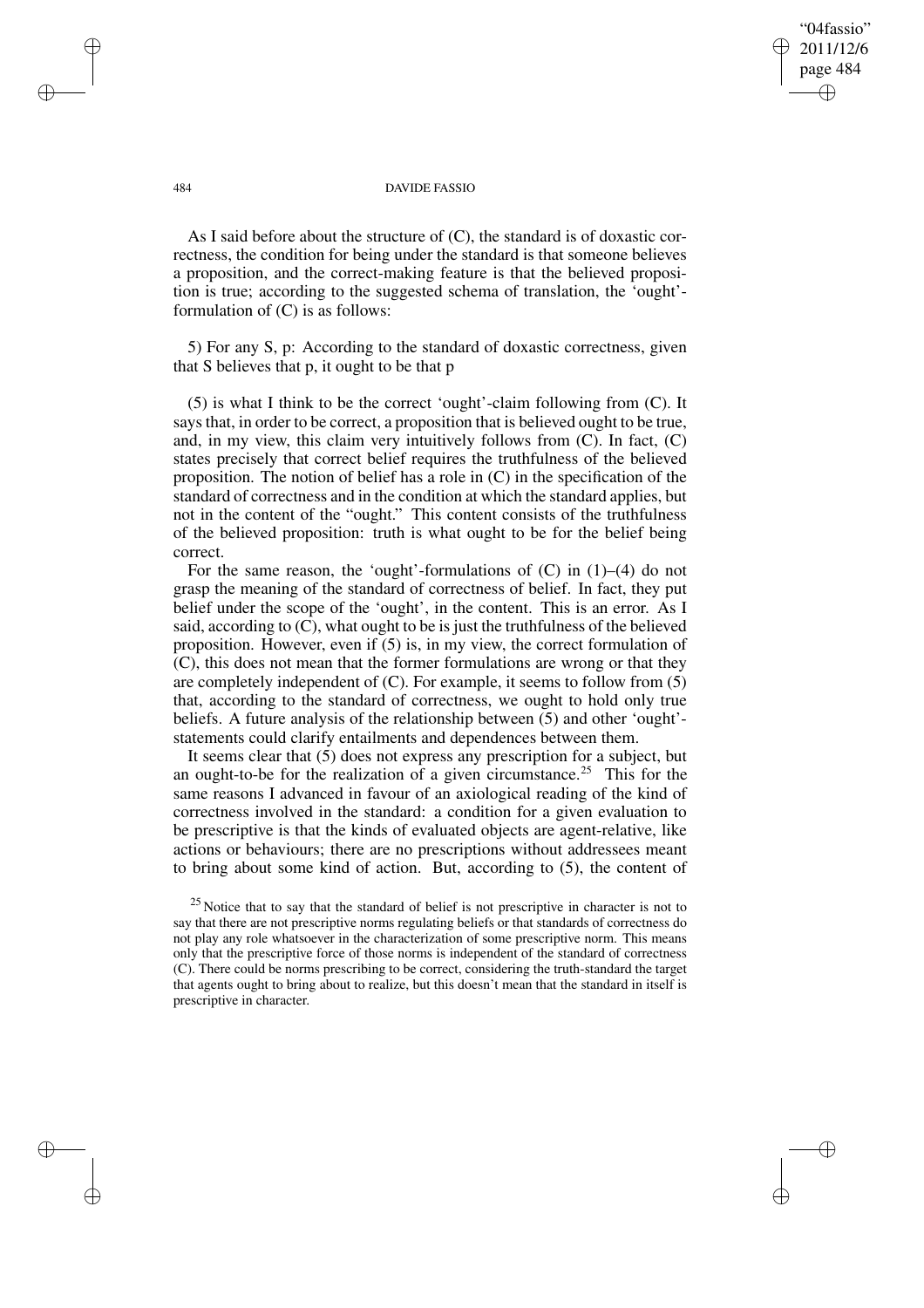'ought', what ought to be the case, is the truthfulness of a believed proposition. The most of propositions we believe do not concern actions or behaviours that some agent can do, but situations and states of affairs independent of any action that an agent can do. (5) lacks the agent-relativity required for the 'ought' to express a deontic kind of evaluation.<sup>26</sup>

## 5. *Conclusion*

✐

✐

✐

✐

My aim in this paper was to suggest a new formulation of (C) in 'ought' terms more justified than the ones available in the literature. I argued that (5) is the correct formulation. My suggested formulation could cast some light on the debate presented at the beginning of the article concerning the nature of the normativity of belief. If my formulation is correct, standard (C) is normative at least in the sense that it implies an 'ought'-claim. Assuming that (C) is an essential feature of the concept of belief, that of belief is a normative concept. A different question is whether (C) implies some deontic kind of norm. I argued that this is not the case. If the concept of belief is normative in a deontic sense, this normativity seems not to come — at least not uniquely — from its essential standard of correctness.<sup>27</sup>

> University of Geneva Switzerland E-mail: Davide.fassio@unige.ch

## REFERENCES

Boghossian, P.A. (2003). The Normativity of Content. *Philosophical Issues*, 13 (1): 31–45.

Brandom, R.B. (2001). Modality, Normativity, and Intentionality. *Philosophy and Phenomenological Research*, 63 (3): 611–623.

Broome, J. (2009). *Ought*. Unpublished manuscript.

Bykvist, K., & Hattiangadi, A. (2007). Does Thought implies Ought?. *Analysis*, 67: 277–285.

 $26$  It is true that people can bring about to realize facts expressed by propositions, but what ought to be the case in (5) is that a proposition is true or false, not that a subject ought to bring about to realize the content of that proposition.

 $27$  Previous versions of the paper were presented at the Young European Epistemologists Workshop 2009 in Geneva, and at the 3rd VAF Conference 2009, at Tilburg University (The Netherlands). I am grateful to participants on those occasions for helpful discussion. I wish to thank the Swiss National Science Foundation for financial support.

"04fassio" 2011/12/6 page 485

✐

✐

✐